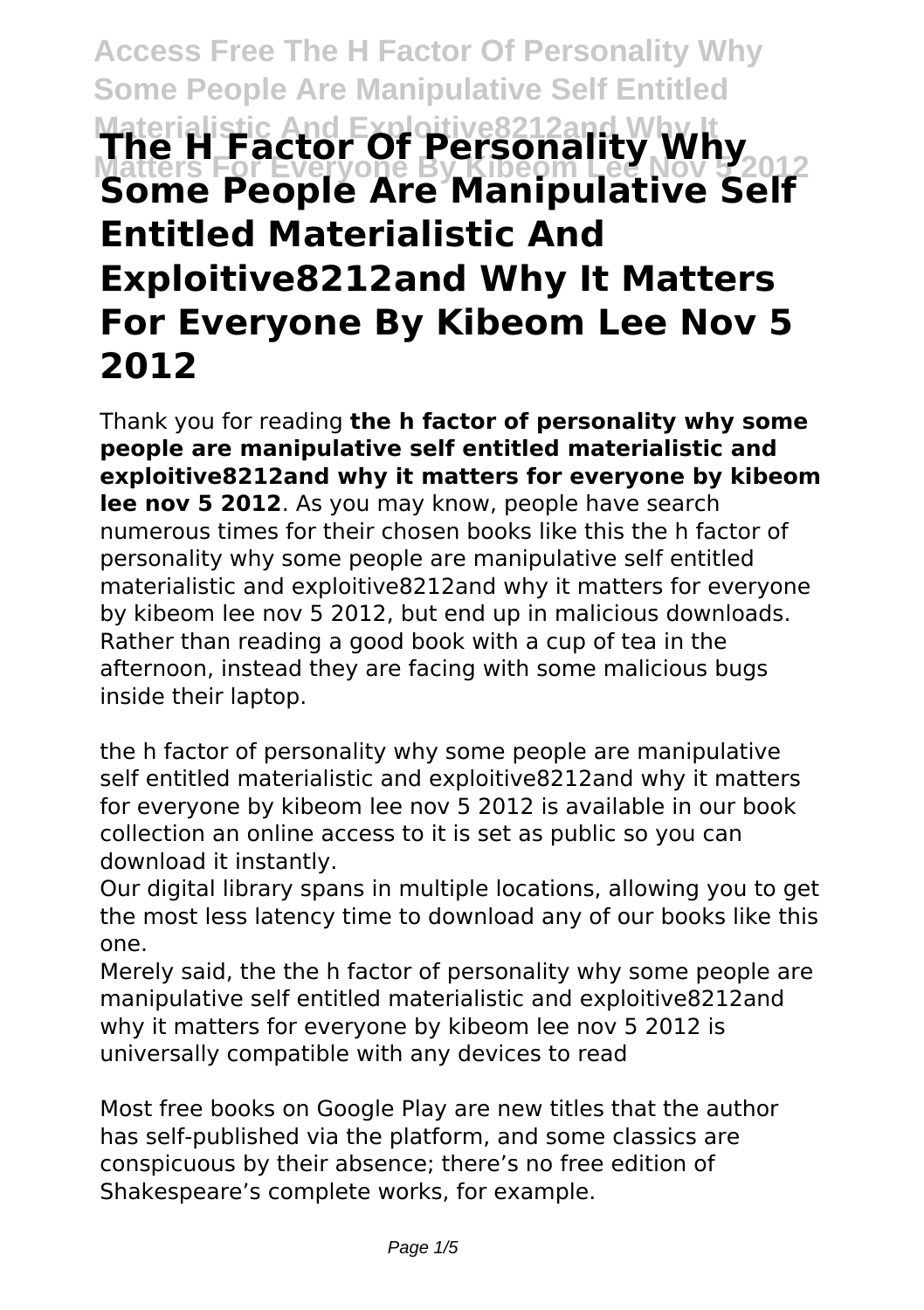## **Access Free The H Factor Of Personality Why Some People Are Manipulative Self Entitled MRE H Factor Of Personal Ry** tive 8212and Why It

The "H" in the H factor stands for "Honesty-Humility," one of the six basic dimensions of the human personality. It isn't intuitively obvious that traits of honesty and humility go hand in hand, and until very recently the H factor hadn't been recognized as a basic dimension of personality.

#### **The H Factor of Personality: Why Some People are ...**

The "H" in the H factor stands for "Honesty-Humility," one of the six basic dimensions of the human personality. It isn't intuitively obvious that traits of honesty and humility go hand in hand, and until very recently the H factor hadn't been recognized as a basic dimension of personality.

#### **The H Factor of Personality – WLU Press**

The "H" in the H factor stands for "Honesty-Humility," and it's one of only six basic dimensions of personality. People who have high levels of H are sincere and modest; people who have low levels are deceitful and pretentious. It isn't intuitively obvious that traits of honesty and humility go hand in hand, and until very recently the H factor hadn't been recognized as a.

#### **The H Factor of Personality: Why Some People Are ...**

The six factors, their facets, and the personality-descriptive adjectives that typically belong to these six groups are as follows: Honesty-Humility (H): Facets: Sincerity, Fairness, Greed Avoidance, Modesty Adjectives: Sincere, honest, faithful,... Facets: Sincerity, Fairness, Greed Avoidance, ...

#### **HEXACO model of personality structure - Wikipedia**

The H Factor of Personality. ShareTweet. The Honesty-Humility factor is probably the most important factor in the HEXACO scale. The HEXACO Scale consists of…. Honesty/Humility (H): sincerity, fairness, modesty, greed-avoidance versus insincere, unfair, immodest, greedy.

#### **The H Factor of Personality - SMMA**

The H Factor of Personality. The "H" in the H factor stands for "Honesty-Humility," one of the six basic dimensions of the human personality. People who have high levels of H are sincere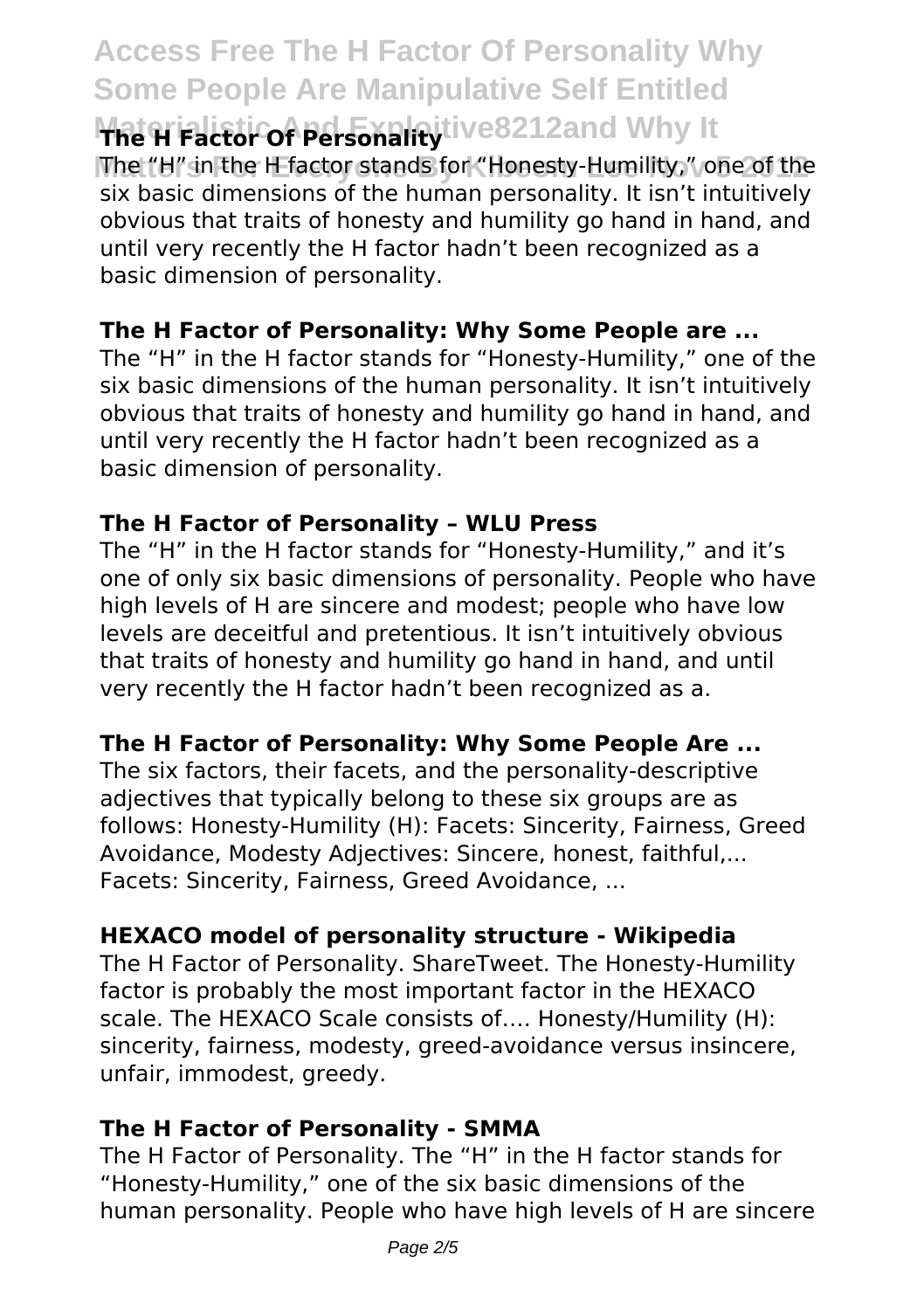### **Access Free The H Factor Of Personality Why Some People Are Manipulative Self Entitled**

and modest; people who have low levels are deceitful and pretentious. It isn't intuitively obvious that traits of honesty and humility go hand in ...

#### **[PDF] The H Factor of Personality**

Lee & Ashton define the H factor as Honesty and Humility. It is on a bell curve spectrum like the Big 5 factors with around 15% of the population having low H. For a 7MTF/Humm advocate like myself this caused an immediate problem because its H factor in the 7MTF/Humm is the polar opposite.

#### **Book Review: The H Factor of Personality - Emotional ...**

The "H" in the H factor stands for "Honesty-Humility," one of the six basic dimensions of the human personality. People who have high levels of H are sincere and modest; people who have low levels are deceitful and pretentious. It isn't intuitively obvious that traits of honesty and humility go hand in hand, and until very recently the H factor ...

#### **The H Factor of Personality - Jet**

The "H" in the H factor stands for "Honesty-Humility," one of the six basic dimensions of the human personality. People who have high levels of H are sincere and modest; people who have low levels are deceitful and pretentious.

#### **Download [PDF] The H Factor Of Personality eBook | Free Online**

The "H" in the H factor stands for "Honesty-Humility," one of the six basic dimensions of the human personality. People who have high levels of H are sincere and modest; people who have low levels are deceitful and pretentious. It isn't intuitively obvious that traits of honesty and humility go hand in hand, and until very recently ...

#### **PDF Download The H Factor Of Personality Free**

The "H" in the H factor stands for "Honesty-Humility," one of the six basic dimensions of the human personality. People who have high levels of H are sincere and modest; people who have low levels are deceitful and pretentious.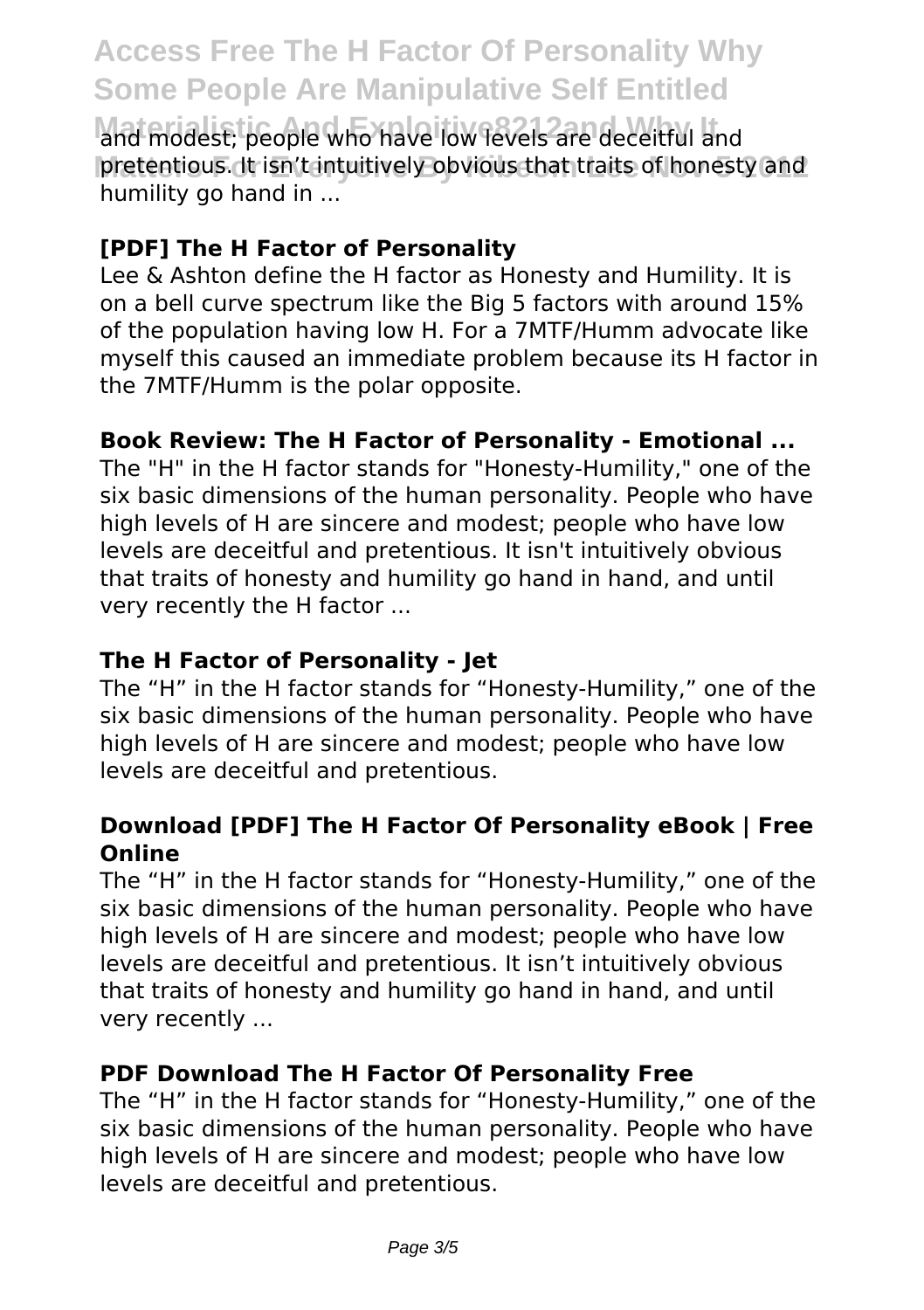### **Access Free The H Factor Of Personality Why Some People Are Manipulative Self Entitled**

**Materialistic And Exploitive8212and Why It [PDF] The H Factor Of Personality Download Full – PDF Bookers For Everyone By Kibeom Lee Nov 5 2012** The H Factor of Personality explores the importance of the Honesty-Humility (H) dimension of personality in various aspects of people's lives.

#### **The HEXACO Personality Inventory - Revised**

Description : The "H" in the H factor stands for "Honesty-Humility," one of the six basic dimensions of the human personality. People who have high levels of H are sincere and modest; people who have low levels are deceitful and pretentious.

#### **The H Factor Of Personality | Download eBook pdf, epub ...**

"Big five personality traits and relationship quality: Self-reported, observational, and physiological evidence". Holland, Ashley; Roisman (October 2008) "The General Factor of Personality: A meta-analysis of Big Five intercorrelations and a criterion-related validity study". Van der Linden, Dimitri te Nijenhuis, J.Bakker(2010)

#### **Personality HQ | Personality Test : The Big Five and ...**

The "H" in the H factor stands for "Honesty-Humility," one of the six basic dimensions of the human personality. People who have high levels of H are sincere and modest; people who have low levels are deceitful and pretentious. It isn't intuitively obvious that traits of honesty and humility go hand in hand, and until very recently the H factor hadn't been recognized as a basic ...

#### **The H Factor of Personality: Why Some People are ...**

The "H" in the H factor stands for "Honesty-Humility," one of the six basic dimensions of the human personality. People who have high levels of H are sincere and modest; people who have low levels are deceitful and pretentious.

#### **Project MUSE - The H Factor of Personality**

The "H" in the H factor stands for "Honesty-Humility," one of the six basic dimensions of the human personality. People who have high levels of H are sincere and modest; people who have low